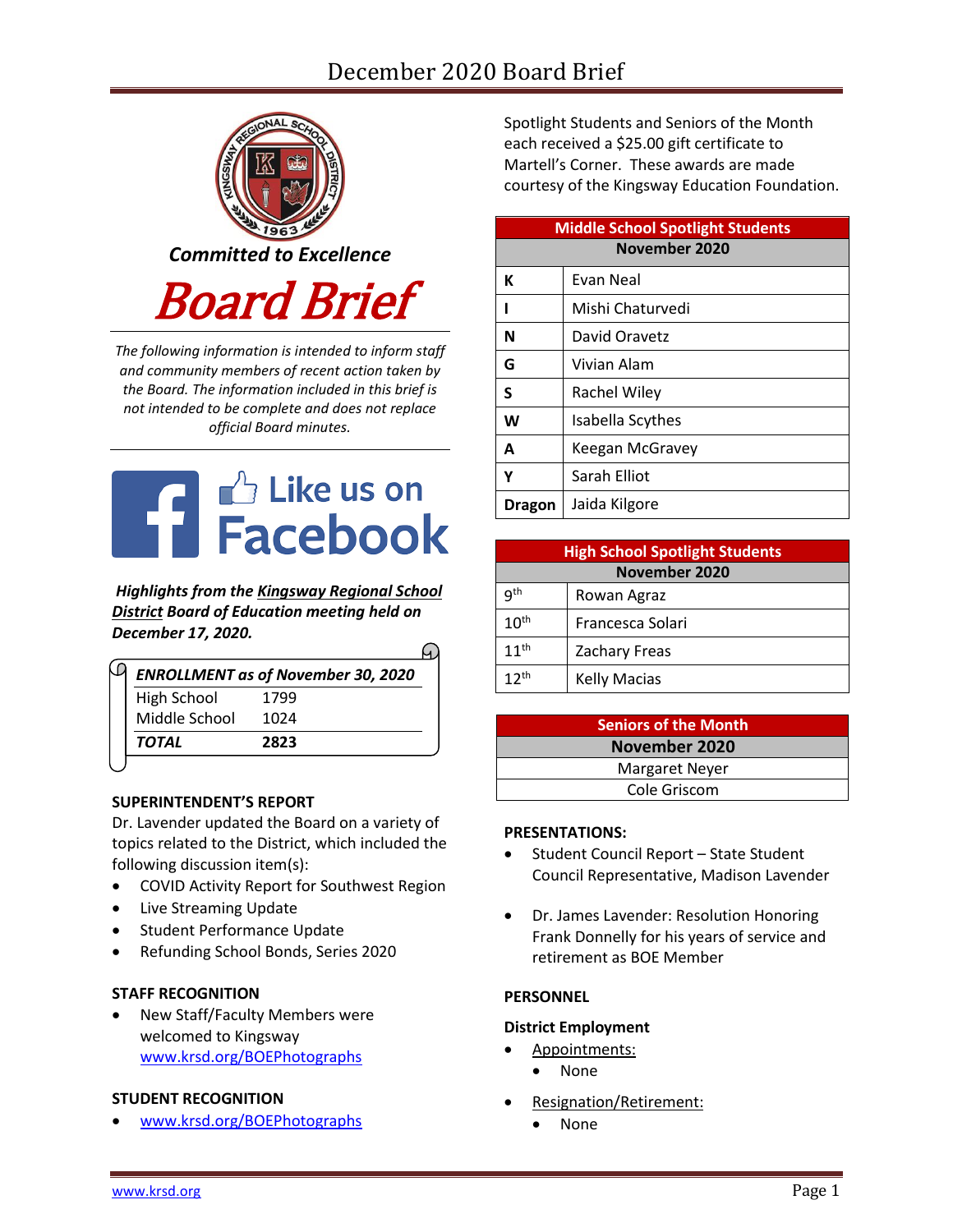- Leaves of Absence:
	- Patricia Bradbury (Bus Driver)

# **High School Employment**

- Appointments:
	- None
- Resignation/Retirement:
	- None
- Schedule "B" and Change of Status:
	- Various positions were approved.
- Leaves of Absence:
	- Kathryn Harmon-White (Teacher of Special Education – Science)
	- Donna Carpenter (Teacher of English)
	- Jason Finlaw (Teacher of Special Education)
- Practicum/Internships:
	- Allison Shelley (Administrative Internship)
	- Colleen Fitzpatrick (Administrative Internship)

## **Middle School Employment**

- Appointments:
	- None
- Retirement/Resignation:
	- None
- Schedule "B" and Change of Status:
	- Various positions were approved.
- Leaves of Absence:
	- Morgan Moore (Speech Therapist)
	- Dana Ott (Teacher of English)

## **FIELD/ TRIPS/ASSEMBLIES**

 **5/31/2021 – 6/4/2021 –** Class of 2021 Senior Class Trip – Orlando, FL

# **[POLICY](http://www.straussesmay.com/seportal/Public/DistrictPolicyTOC.aspx?id=f0cc945ef3894b8d9ad5f87d948ca425&PolicyID=)**

The Board recommended the following for **FIRST** reading for revisions and/or adoption.

Policy 2464 – Gifted and Talented Pupils

The Board recommended the following for **SECOND** reading for revisions and/or adoption.

None

# **PROGRAMS**

The Board approved the following programs:

None

## **AWARDS AND SCHOLARSHIPS**

The Board approved the following awards and scholarships:

None

## **FOREIGN EXCHANGE STUDENTS**

None

# **OUT OF DISTRICT PLACEMENT**

None

# **BUSINESS, FACILITIES & FINANCE**

- **The Board approved the Board Secretary's Report and Bill List.**
- **Receipt and Acceptance of Student Activity and Athletic Account Financial Reports.**  The Board accepted the Student Activity and Athletic Account Financial Reports for the period ending November 2020.
- **Amendment to Contract with Kelly Services.** The Board approved an amendment to the terms of substitute placement services contract with Kelly Services for the period 12/7/2020 – 6/30/2021.
- **FY21 ESEA Application Amendment.** The Board approved an amendment to the FY21 ESEA grant application to include carryover funds from FY20.
- **Special Olympics Grant.** The Board accepted a Unified Champion Schools grant in the amount of \$5,000 for the 2020-2021 School Year.
- **Donation.** The Board accepted a monetary donation in the amount of \$16,052.91 from Blanche Harris.

## **MISCELLANEOUS**

Numerous other requests for approval for workshop attendance, student activities, and education items were approved by the Board of Education. These approvals will be reflected in